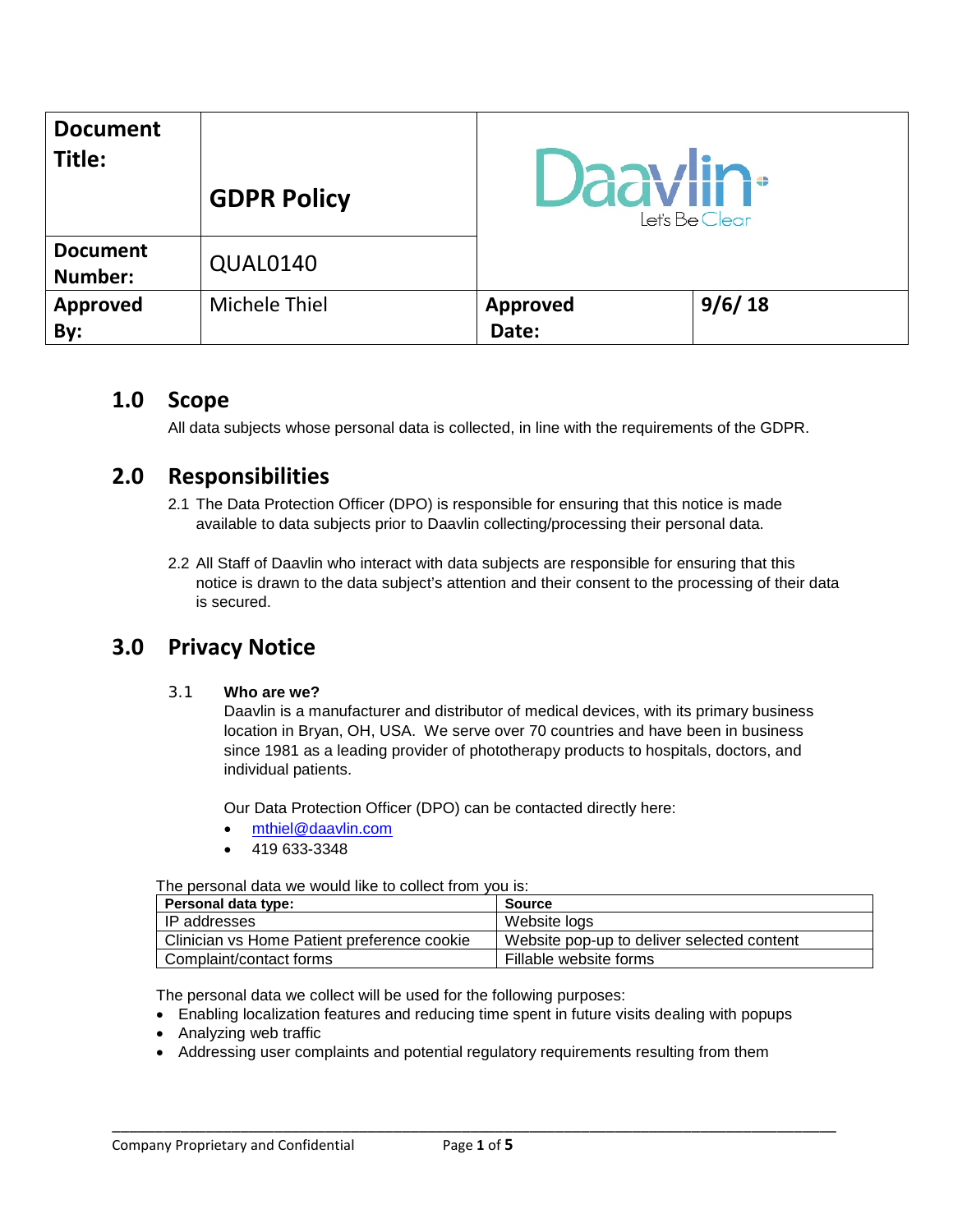Our legal basis for processing for the personal data:

- We are a highly regulated manufacturer of Class IIa devices, and are required to record analyze and process complaints, from whatever mechanism we receive them.
- Anonymized website traffic data is essential to smooth operations and allocations of resources.

#### 3.2 **Consent**

By consenting to this privacy notice you are giving us permission to process your personal data specifically for the purposes identified.

Consent is required for Daavlin to process both types of personal data, but it must be explicitly given. Where we are asking you for sensitive personal data we will always tell you why and how the information will be used.

You may withdraw consent at any time by contacting Daavlin at the below contact information.

#### **Disclosure**

Daavlin will not pass on your personal data to third parties, with the exception of when compelled by valid regulatory or court orders to do so.

#### 3.3 **Retention period**

Daavlin will process personal data for 180 days and will store the personal data for 2 years (as we are required to maintain any information potentially relating to device complaints for at least that long).

#### 3.4 **Your rights as a data subject**

At any point while we are in possession of or processing your personal data, you, the data subject, have the following rights:

- Right of access you have the right to request a copy of the information that we hold about you.
- Right of rectification you have a right to correct data that we hold about you that is inaccurate or incomplete.
- Right to be forgotten in certain circumstances you can ask for the data we hold about you to be erased from our records.
- Right to restriction of processing where certain conditions apply to have a right to restrict the processing.
- Right of portability you have the right to have the data we hold about you transferred to another organization.
- Right to object you have the right to object to certain types of processing such as direct marketing.
- Right to object to automated processing, including profiling  $-$  you also have the right to be subject to the legal effects of automated processing or profiling.
- Right to judicial review: in the event that Daavlin refuses your request under rights of access, we will provide you with a reason as to why. You have the right to complain as outlined in clause 3.6 below.

All of the above requests will be forwarded on should there be a third party involved (as stated in 3.4 above) in the processing of your personal data.

#### 3.5 **Complaints**

In the event that you wish to make a complaint about how your personal data is being processed by Daavlin (or third parties as described in 3.4 above), or how your complaint has been handled, you have the right to lodge a complaint directly with the supervisory authority and Daavlin's data protection representatives Data Protection Officer (DPO).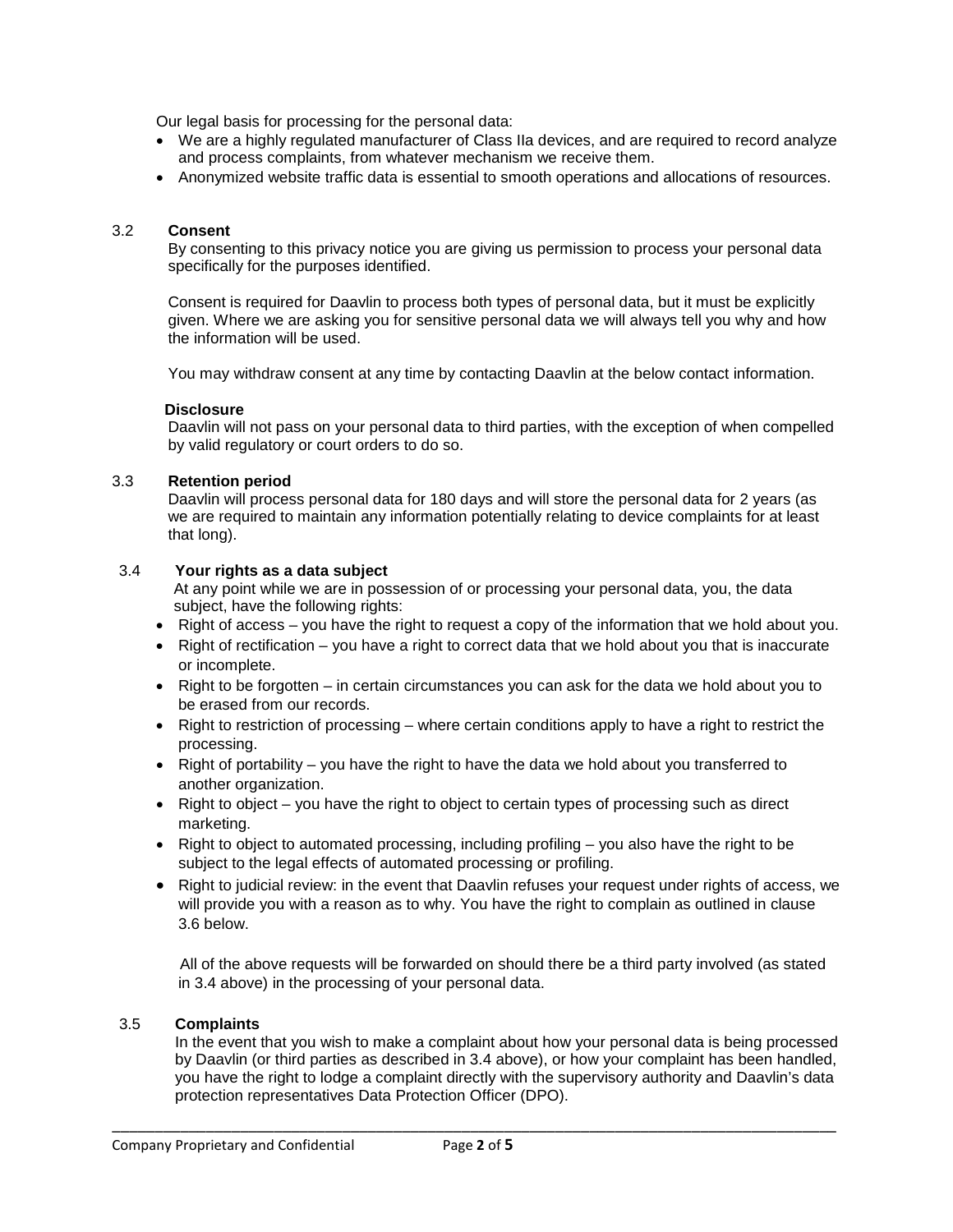The details for each of these contacts are:

|                      | <b>Supervisory authority contact</b><br>details | <b>Data Protection Officer (DPO)</b><br>contact details |
|----------------------|-------------------------------------------------|---------------------------------------------------------|
| <b>Contact Name:</b> | <b>Mr Giovanni BUTTARELLI</b>                   | Ms. Michele Thiel                                       |
| Address line 1:      | Rue Wiertz 60                                   | PO Box 626                                              |
| Address line 2:      | 1047 Bruxelles/Brussel                          | Bryan, OH 43506 US                                      |
| Address line 3:      | Office: Rue Montoyer 63, 6th floor              | Office: 205 W. Bement St.                               |
| Email:               | edps@edps.europa.eu                             | mthiel@daavlin.com                                      |
| Telephone:           | +32 2 283 19 00                                 | 1 419 633-3348                                          |

### **4.0 Online privacy statement**

#### Personal data

Under the EU's General Data Protection Regulation (GDPR) personal data is defined as: "any information relating to an identified or identifiable natural person ('data subject'); an identifiable natural person is one who can be identified, directly or indirectly, in particular by reference to an identifier such as a name, an identification number, location data, an online identifier or to one or more factors specific to the physical, physiological, genetic, mental, economic, cultural or social identity of that natural person".

#### How we use your information

This privacy notice tells you how we, Daavlin, will collect and use your personal data for customizing your experience on our websites, responding to your customer inquiries, and in the case that you opt in, for marketing purposes.

#### Why does Daavlin need to collect and store personal data?

In order for us to provide you with web content, and to answer inquires, we need to collect personal data. In any event, we are committed to ensuring that the information we collect and use is appropriate for this purpose, and does not constitute an invasion of your privacy. In terms of being contacted for marketing purposes Daavlin would contact you for additional consent.

#### Will Daavlin share my personal data with anyone else?

We may pass your personal data on to third-party service providers contracted to Daavlin in the course of dealing with you. Any third parties that we may share your data with are obliged to keep your details securely, and to use them only to only to provide services you request When they no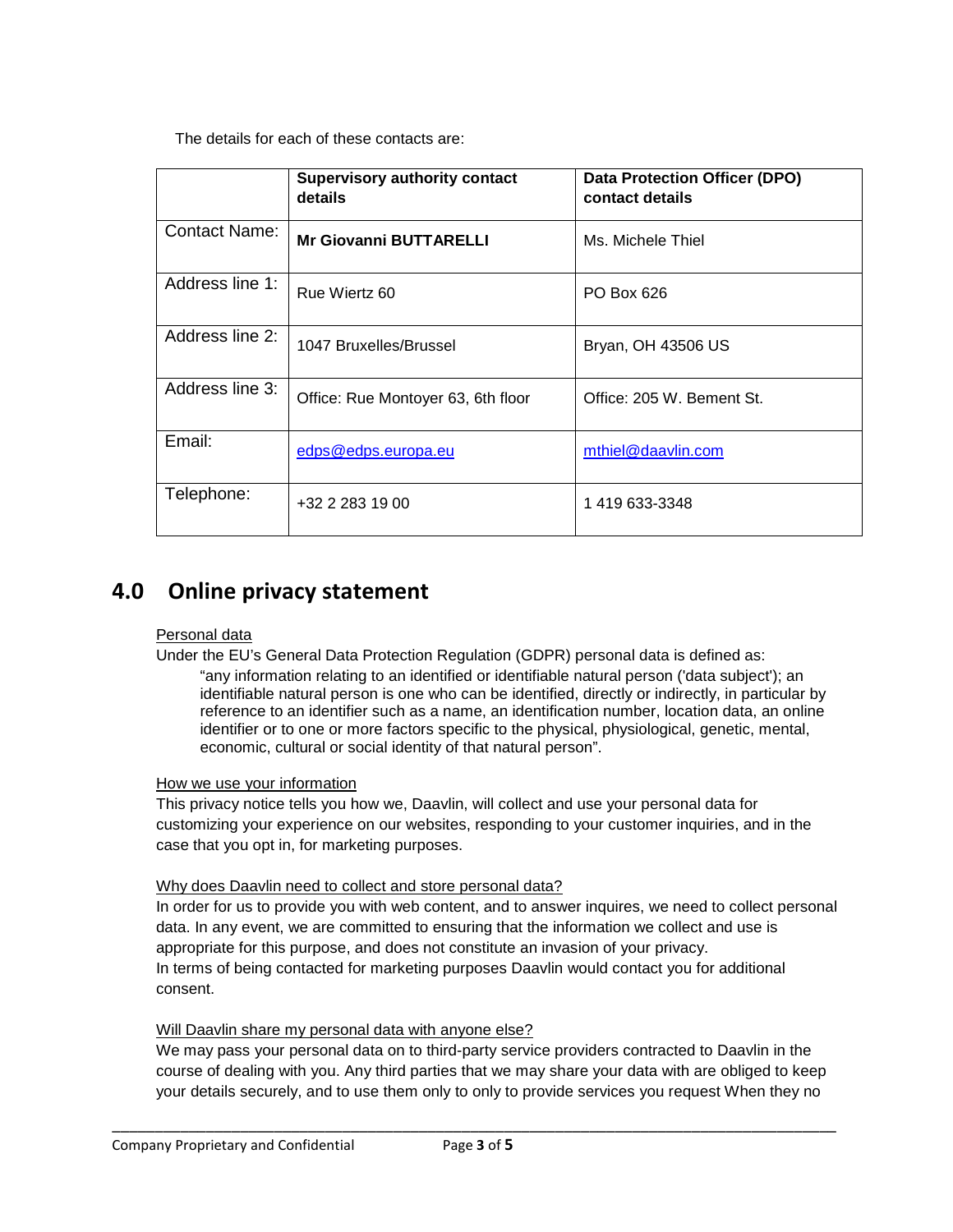longer need your data to fulfil this service, they will dispose of the details in line with Daavlin's procedures. If we wish to pass your sensitive personal data onto a third party we will only do so once we have obtained your consent, unless we are legally required to do otherwise. Note that our website may feature links to external websites, such as Facebook, LinkedIn, Instagram and the like, and when you click on them, you will fall under those organization's privacy policies.

#### How will Daavlin use the personal data it collects about me?

Daavlin will process (collect, store and use) the information you provide in a manner compatible with the EU's General Data Protection Regulation (GDPR). We will endeavor to keep your information accurate and up to date, and not keep it for longer than is necessary. Daavlin is required to retain information in accordance with the law, such as information needed for income tax and audit purposes. How long certain kinds of personal data should be kept may also be governed by specific business-sector requirements and agreed practices. Personal data may be held in addition to these periods depending on individual business needs.

#### Under what circumstances will Daavlin contact me?

Our aim is not to be intrusive, and we undertake not to ask irrelevant or unnecessary questions. Moreover, the information you provide will be subject to rigorous measures and procedures to minimize the risk of unauthorized access or disclosure.

#### Can I find out the personal data that the organization holds about me?

Daavlin at your request, can confirm what information we hold about you and how it is processed. If Daavlin does hold personal data about you, you can request the following information:

- Identity and the contact details of the person or organization that has determined how and why to process your data. In some cases, this will be a representative in the EU.
- Contact details of the data protection officer, where applicable.
- The purpose of the processing as well as the legal basis for processing.
- If the processing is based on the legitimate interests of Daavlin or a third party, information about those interests.
- The categories of personal data collected, stored and processed.
- Recipient(s) or categories of recipients that the data is/will be disclosed to.
- If we intend to transfer the personal data to a third country or international organization, information about how we ensure this is done securely. The EU has approved sending personal data to some countries because they meet a minimum standard of data protection. In other cases, we will ensure there are specific measures in place to secure your information.
- How long the data will be stored.
- Details of your rights to correct, erase, restrict or object to such processing.
- Information about your right to withdraw consent at any time.
- How to lodge a complaint with the supervisory authority.
- Whether the provision of personal data is a statutory or contractual requirement, or a requirement necessary to enter into a contract, as well as whether you are obliged to provide the personal data and the possible consequences of failing to provide such data.
- The source of personal data if it wasn't collected directly from you.
- Any details and information of automated decision making, such as profiling, and any meaningful information about the logic involved, as well as the significance and expected consequences of such processing.

#### What forms of ID will I need to provide in order to access this?